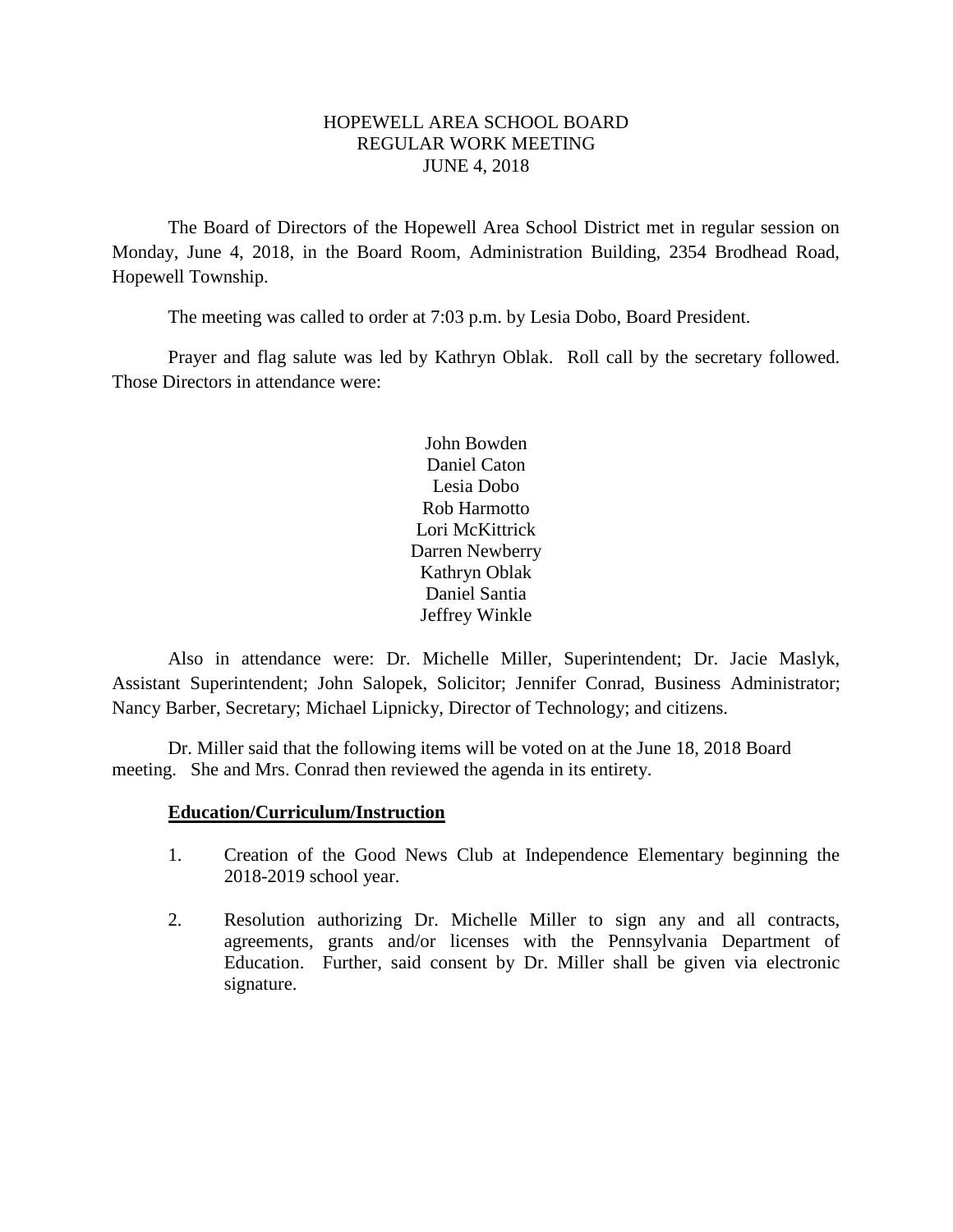## **Athletics**

- 1. Payment of spring coaches beyond the regular season. **(Attachment)**
- 2. Pay Schedule for Event Workers for the 2018-2019 School Year (**Attachment**)
- 3. Pay Schedule for Officials for the 2018-2019 School Year (**Attachment**)

## **Buildings and Grounds**

There was a discussion about proposed security upgrades. Dr. Miller and Mr. Lipnicky discussed the proposals from each of the vendors that responded to the RFP, Johnson Controls, Siemens and InterTech. She provided a breakdown of what was included in each proposal and the cost.

Mrs. Conrad reviewed each of the following resolutions and discussed the 2018-2019 proposed general fund budget.

## **Finance and Budget**

- 1. Resolution #2-2018 a Resolution providing for adoption of the Final General Fund budget for the 2018-2019 General Fund budget, which projects revenues of \$\_\_\_\_\_\_\_\_\_\_\_\_\_ and appropriations of \$\_\_\_\_\_\_\_\_\_\_\_. The difference of \$\_\_\_\_\_\_\_\_\_\_\_\_\_ will come from the Fund Balance.
- 2. Resolution #3-2018, a Resolution levying a tax during the 2018-2019 School Fiscal Year upon real estate within the territorial limits of the School District and fixing the rate thereof at \_\_\_\_\_\_\_\_ mills.
- 3. Resolution #4-2018, a Resolution requesting the Chief County Assessor to direct the inspection and reassessment of all taxable property within the territorial limits of the School District to which major improvements were made after September 1, 2017, and not included in the tax duplicate certified to the Treasurer of the School District for the School Fiscal Year beginning July 1, 2018 and ending June 30, 2019.
- 4. Resolution #5-2018, a Resolution authorizing rates of discounts and penalties on real estate taxes for the 2018-2019 School Fiscal Year.
- 5. Resolution #6-2018, a Resolution providing for the installment payment of real estate taxes during the School Fiscal Year 2018-2019.
- 6. Resolution #7-2018, a Resolution reenacting for the 2018-2019 School Fiscal Year the tax upon transfers of real estate situated within the territorial limits of the School District, the same heretofore imposed pursuant to the authority contained in the Local Tax Enabling Act.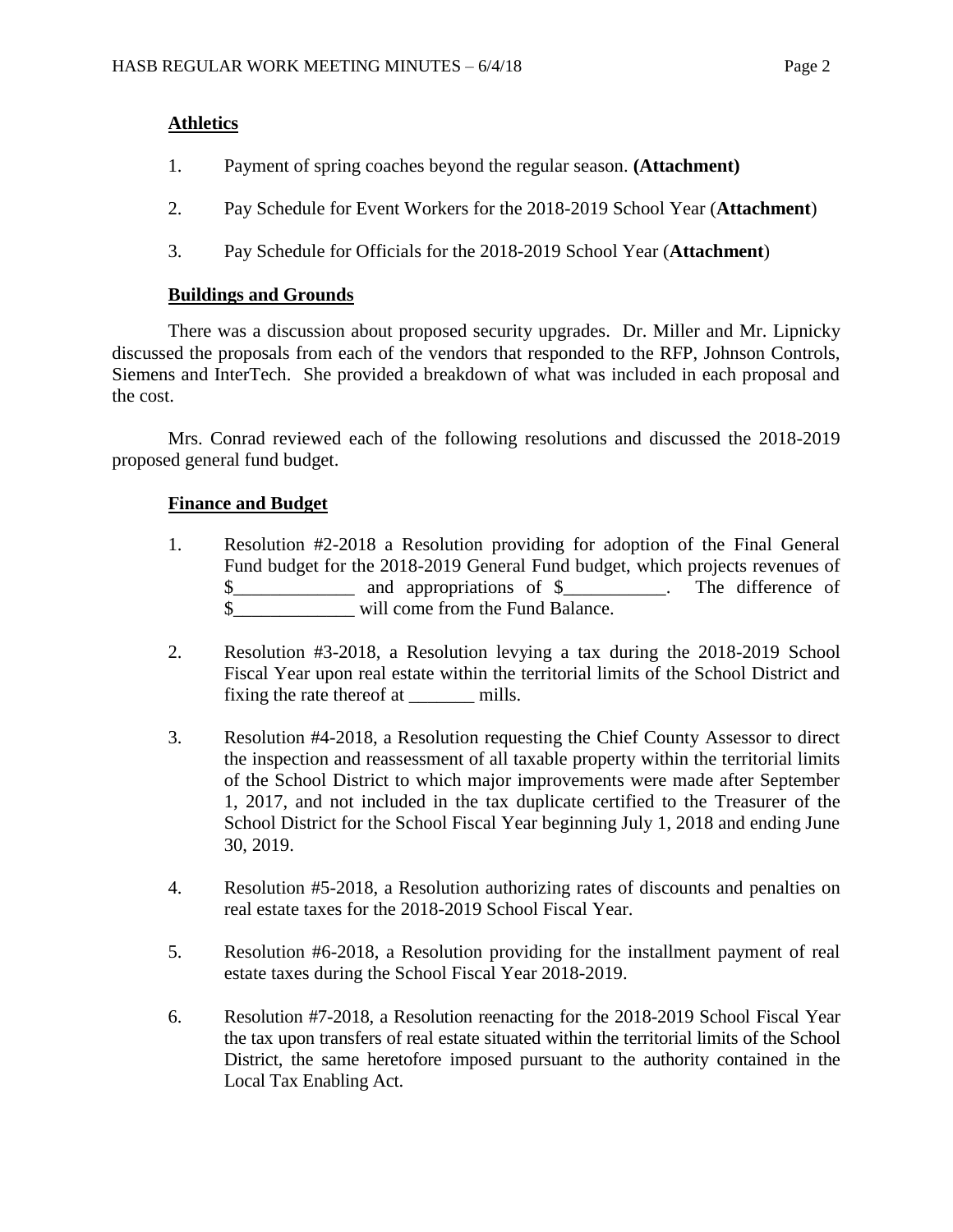- 7. Resolution #8-2018, a Resolution reenacting for the 2019 Calendar Year the tax upon salaries, wages, commissions, compensations, net profits, and other earned income of residents, the same heretofore imposed pursuant to the authority contained in the Local Tax Enabling Act.
- 8. Resolution #9-2018, a Resolution reenacting for the 2018-2019 School Fiscal Year the tax upon natural persons engaging in an occupation within the territorial limits of the School District, the same heretofore imposed pursuant to the authority contained in the Local Tax Enabling Act.
- 9. Resolution #10-2018, a Resolution reenacting for the 2018-2019 School Fiscal Year the mercantile tax upon the gross receipts of wholesale and retail business activity performed or rendered within the territorial limits of the School District, the same heretofore imposed pursuant to the authority contained in the Local Tax Enabling Act.
- 10. Resolution #11-2018, a Resolution authorizing the Homestead and Farmstead Exclusion real estate assessment reductions for the Hopewell Area School District's Fiscal Year beginning July 1, 2018, under the provisions of the Taxpayer Relief Act (Act 1 of 2006).
- 11. Contract with eSchool View to maintain the District website at a cost of \$1,932.00 for the 2018-2019 school year.
- 12. Renew the following insurance coverage through CM Regent Insurance Company for the period July 1, 2018 through June 30, 2019:

| Privacy and Network Liability      | \$10,134.00 |
|------------------------------------|-------------|
| School Leaders Liability           | \$15,996.00 |
| General Liability/Excess Liability | \$95,864.00 |
| Automobile                         | \$37,703.00 |

- 13. Agreement with Frontline Technologies to provide employee replacement system (Aesop) for secretaries, aides, and nurses, for the 2018-2019 school year, in the amount of \$4,339.40.
- 14. E-Rate Category 1 services for Lit Fiber WAN through Sunesys for the 2018- 2019 school year in the amount of \$4,359.90. This cost represents Hopewell's 50% E-Rate discount of this service.
- 15. E-Rate Category 2 services for Firewall equipment and installation from Vector Resources in the amount of \$15,283.77 for the 2018-2019 school year. These costs represent Hopewell's 50% E-Rate discount. This will be funded from the capital reserve fund-
- 16. E-Rate Category 2 services for the following wireless network equipment and switching equipment from AEC Group. These costs represent Hopewell's 50%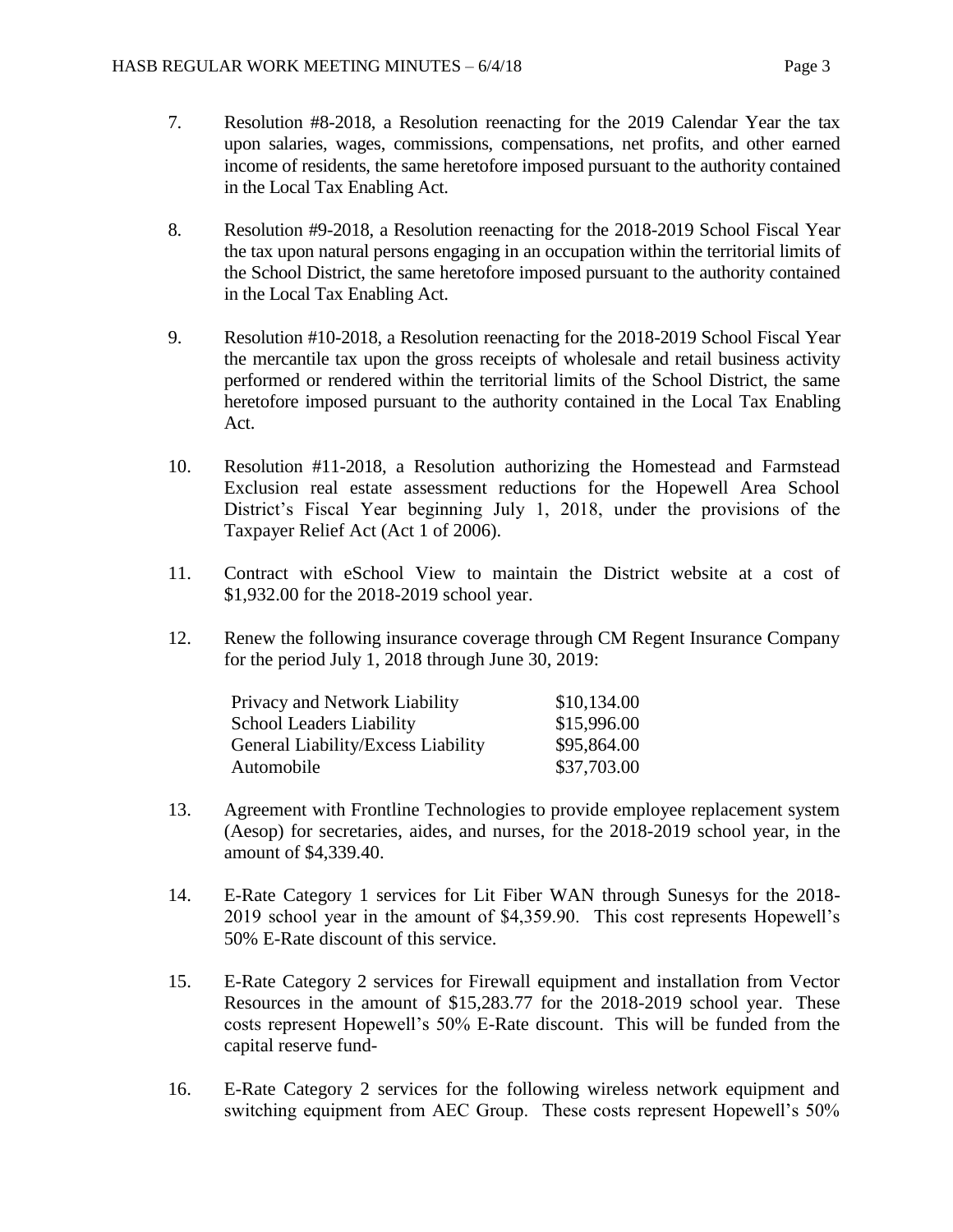E-Rate discount. This will be funded from the capital reserve fund and can be purchased between April 1, 2018, and September 30, 2019

| Senior High School:              | \$40,056.31  |
|----------------------------------|--------------|
| Junior High School:              | \$26,627.74  |
| Hopewell Elementary:             | \$12,140.04  |
| <b>Independence Elementary:</b>  | \$11,274.93  |
| <b>Margaret Ross Elementary:</b> | \$10,133.63  |
| Total:                           | \$100,232.65 |

#### **Nutrition & Food Services**

1. Agreement between the BVIU and the District to provide students with services authorized by the National School Breakfast and Lunch Program effective July 1, 2018 through June 30, 2019. This permits the BVIU to provide services accordingly for District students attending New Horizon School.

#### **Personnel**

- 1. Employment of Ken DeLisio, bus driver, effective May 16, 2018.
- 2. Resignation of Andrea Pifer, substitute bus driver, effective May 15, 2018.
- 3. Resignation of Elizabeth Lehman,  $8<sup>th</sup>$  grade class sponsor.
- 4. Recruitment and Selection Process for:
	- a. Teachers;
	- b. Support Staff; and
	- c. Head Coaches

#### **Visitors**

Diane Klingingsmith asked the Board to consider permitting her daughter to participate in Hopewell High School's color guard even though she is a student at Quigley Catholic High School.

#### **Other Business**

Mr. Santia complimented Dr. Maslyk on the success of Lexia Learning.